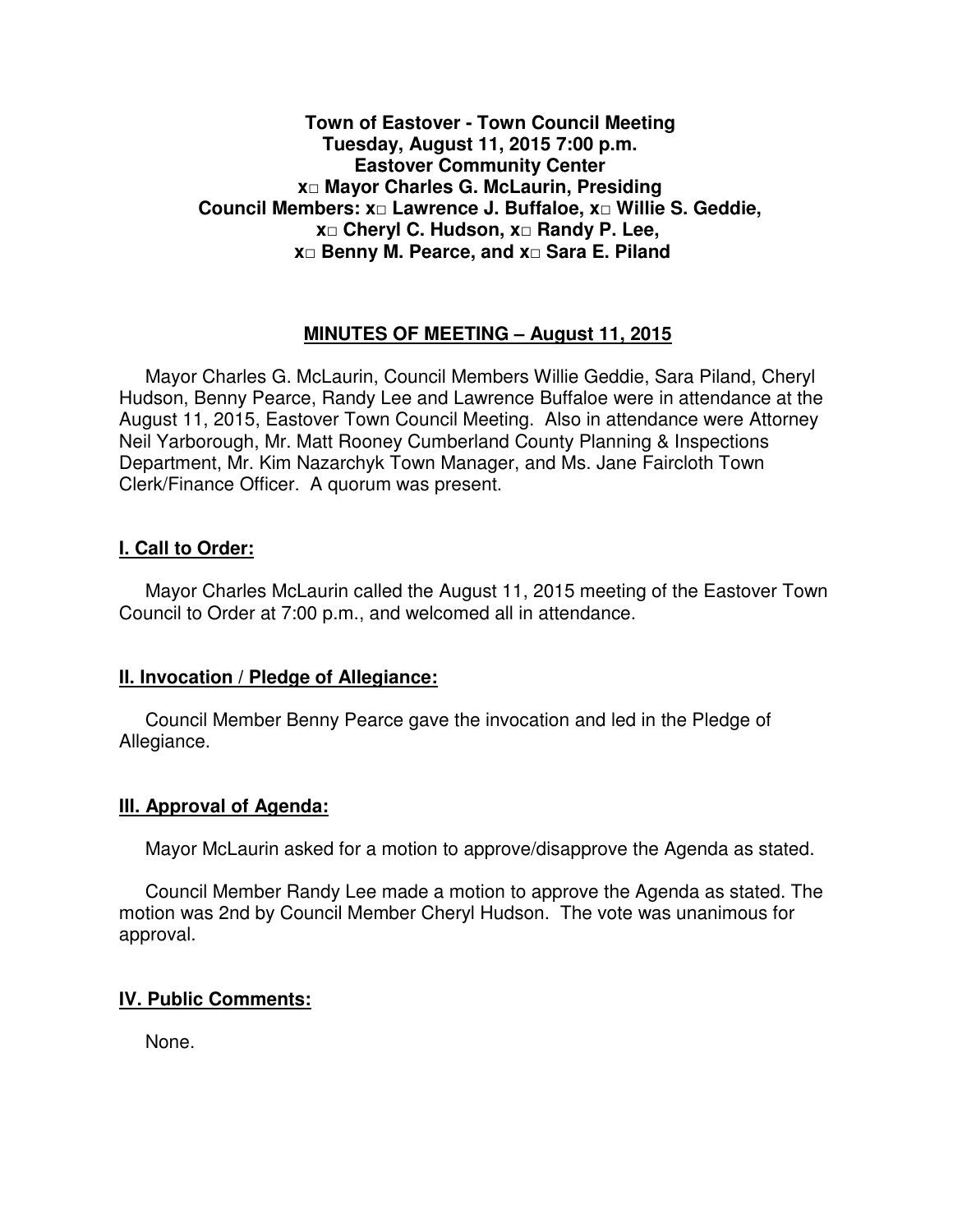# **V. Consent Agenda:**

 Mayor McLaurin asked for a motion to approve/disapprove the Consent Agenda as stated.

 Council Member Cheryl Hudson made a motion to approve the Consent Agenda as so stated. The motion was 2<sup>nd</sup> by Council Member Lawrence Buffaloe. The vote was unanimous for approval.

## **VI. Discussion Agenda:**

## **Agenda Item #1:**

**PUBLIC HEARING**- Continuance of Public Hearing on closing a portion of Old Raleigh Road, from Council Meeting held on July 14, 2015.

 Mayor McLaurin stated at this time I **open the continuance** of the Public Hearing from July 14, 2015.

 Attorney Chuck Brittain stated that the property owners Andy Smith & wife do have a legal description of the property to present to the Council for consideration. Attorney Brittan stated that the property will be split between the two property owners equally.

Mayor McLaurin asked for discussion by Council, and there was none.

 Mayor McLaurin asked for a motion to **Close** the Public Hearing on closing a portion of Old Raleigh Road.

 Council Member Cheryl Hudson made a motion to Close the Public Hearing. Council Member Lawrence Buffaloe 2<sup>nd</sup> the motion. The vote was unanimous for approval.

 Council Member Lawrence Buffaloe made a motion to approve closing a portion of Old Raleigh Road as presented. The motion was 2<sup>nd</sup> by Council Member Randy Lee. The vote was unanimous for approval.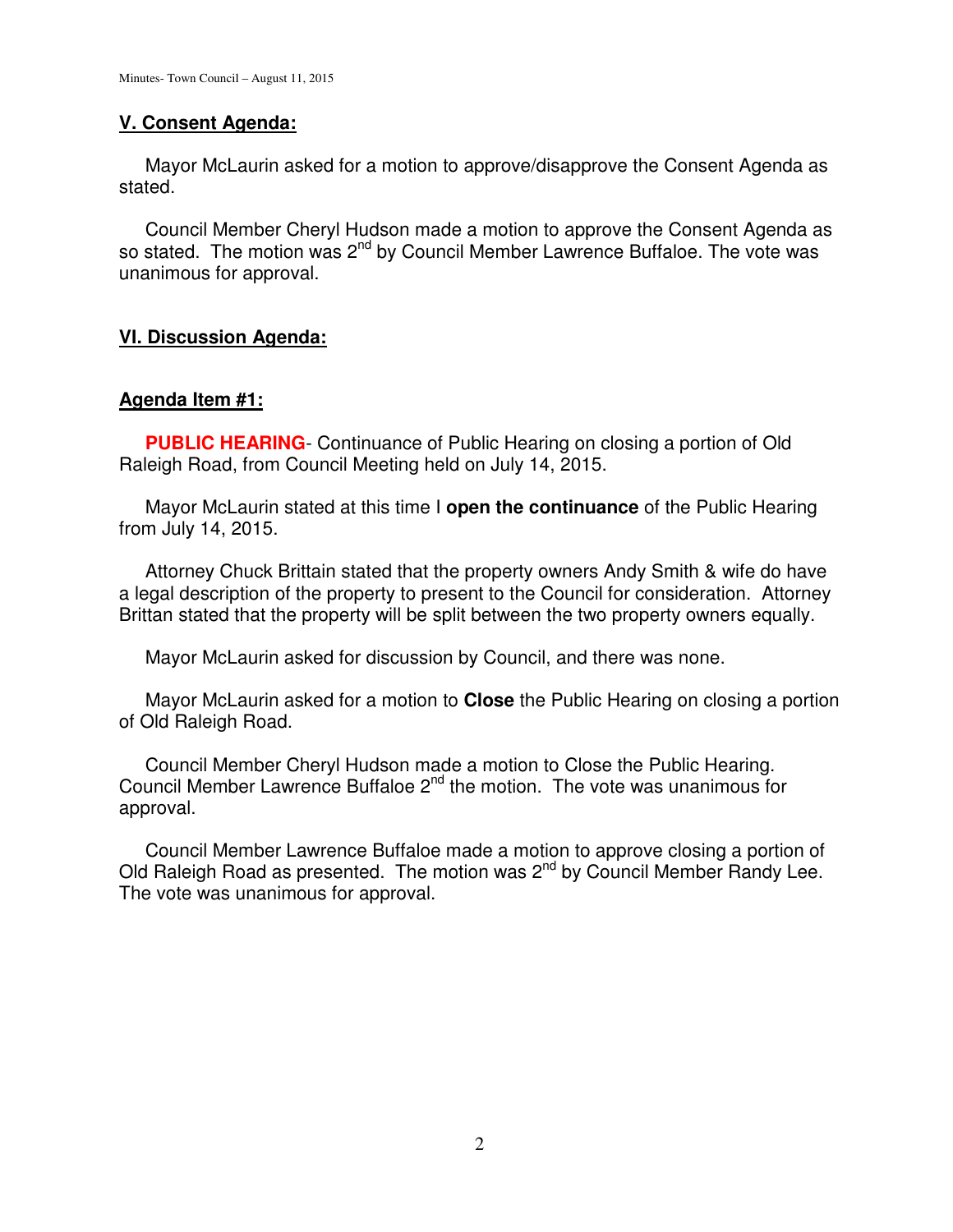## **Agenda Item #2**:

# **CASE NO. 14-122: CONSIDERATION OF THE EASTOVER NORTH II; REQUEST FOR A SUBDIVISION REVISION REVIEW, COUNTY SUBDIVISION ORDINANCE AND EASTOVER SUPPLEMENTAL, AMENDMENT; ZONING: RR; TOTAL ACREAGE: 10.49 +/-; ALLOCATION: 3495 BEARD ROAD (SR 1771). (EASTOVER).**

 Mr. Matt Rooney briefed the Council on the requested revision by the developer. It was previously approved as a 19 lot residential subdivision. This development was approved by the Eastover Town Council on November 20, 2014. Mr. Rooney stated that under the current approval the developer is required to pay a park and recreation fee of \$3,029.36 for the 19 proposed lots since there was no on site recreation/open space area provide for this development.

 Mr. Rooney stated that the developer is now requesting to be allowed to redesign the development and provide the minimum recreation/open space required for the 19 lot subdivision, which complies with the ordinance standards. The proposed lots will still meet their minimum 20,000 square feet requirement for the RR rural residential zoning district. The developments mail boxes will be located within the Eastover North I subdivision (Case: P13-47) approved January 7, 2014. Water and sewer will be provided by the Eastover Sanitary District.

 Mr. Rooney stated that the revision meets the requirements in the Ordinance, in lieu of common area on the plat.

 Mayor McLaurin asked if there was any discussion on the revision to this case. There was no discussion by Council.

 Mayor McLaurin asked for a vote to approve or disapprove the revision to Case No. 14-122.

 Council Member Cheryl Hudson made a motion to **approve** Case No. 14-122 subject to the revised condition sheet.

The motion was 2<sup>nd</sup> by Council Member Lawrence Buffaloe.

The vote was unanimous for approval.

## **Agenda Item #3:**

## **Discuss Street Acceptance.**

Mr. Nazarchyk briefed the Council on the acceptance of new streets. He stated that a standard form be required for a developer to prepare for streets, stop signs, speed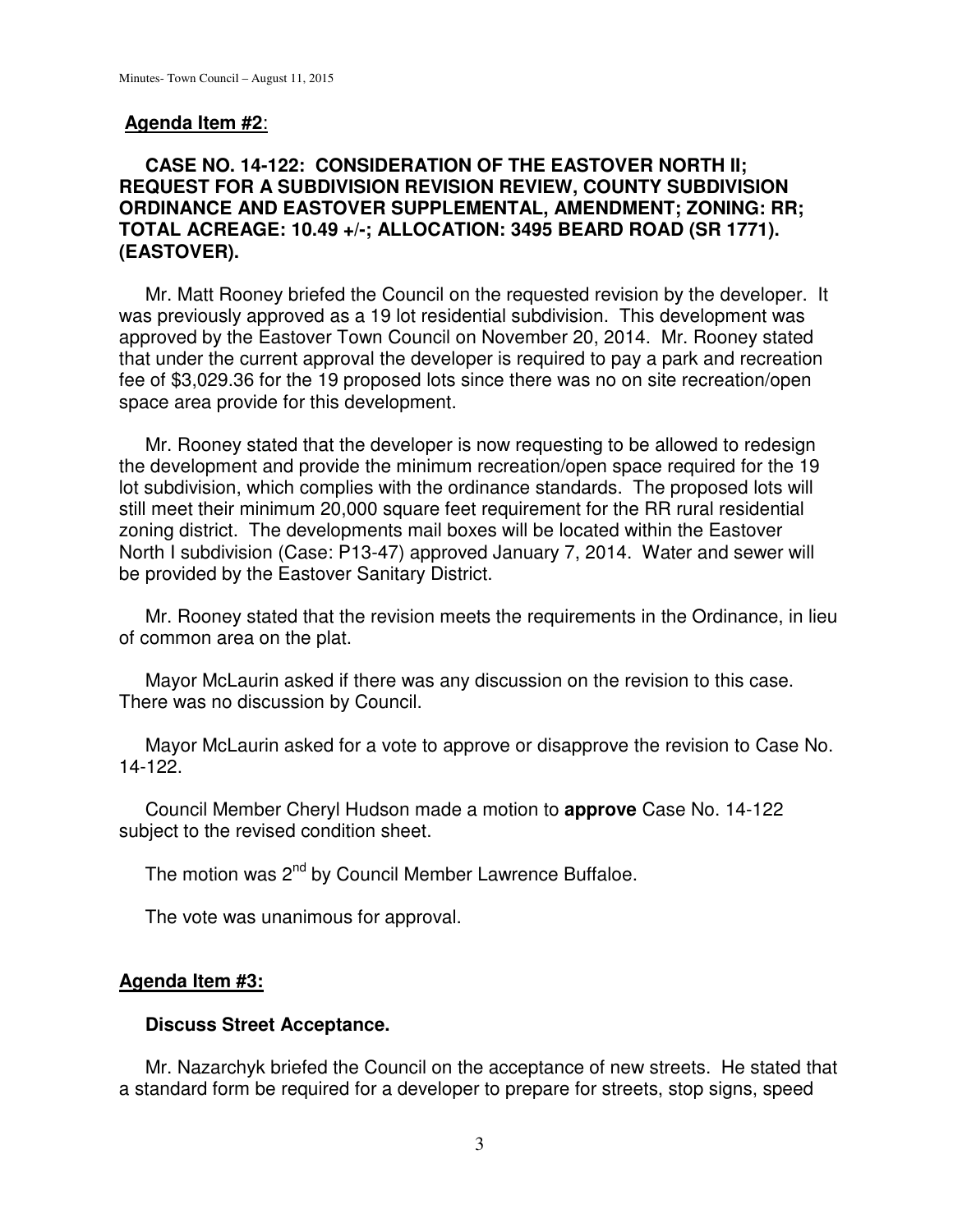limit signs, encroachment authority from power companies etc.

 Mayor McLaurin asked what portion of Powell Bill Funds is based on street mileage or population. Mr. Nazarchyk stated Powell Bill Funds based as follows: 25% is based on mileage, and 75% based on population. No further discussion was made.

## **VII. RECEIVE MAYOR'S UPDATE.**

 Mayor McLaurin stated that Architect, Mr. Chris Frank thinks the Town should remove the big old oak trees on Church Street before the Town Hall construction begins. Mayor McLaurin stated that the trees are in bad shape and need to come down. The Council agreed that the old oak trees should come down but decided to make a final determination at later time.

 Mayor McLaurin stated that the new Town Hall must have a sprinkler system in the building. He does not know what the cost is at this time.

 Mayor McLaurin also stated that the new Town Hall will be built with a wood structure, not a steel structure. He stated that a wood structure is less expensive.

Mayor McLaurin stated that the roofing is still an issue to be worked out.

## **VIII. RECEIVE TOWN COUNCIL UPDATE.**

 Council Member Benny Perce stated that the August Community Watch program was very informative about Personal Property Crimes.

 Mr. Kim Nazarchyk stated that the speaker for the Community Watch for September will be about the Cumberland County School System Security.

 Mr. Kim Nazarchyk stated that the speaker for the Community Watch for October, will be about Alcohol Law Enforcement (ALE), and the month of November will be Cumberland County Nuisance & Abatement

## **IX. RECEIVE TOWN MANAGER'S UPDATE.**

 Mr. Nazarchyk stated that Regional Urban Land Advisory Commission (RULAC) needs a representative from Eastover. They meet quarterly, the 2<sup>nd</sup> month of the quarter. He asked for a volunteer to represent the Town. Mr. Nazarchyk stated he would volunteer to be the representative since there were no other volunteers.

 Mr. Nazarchyk stated that the Hazard Mitigation Plan also needs a representative from Eastover. He asked for a volunteer to represent the Town. Mr. Nazarchyk stated that he would volunteer to be the representative since there were no other volunteers.